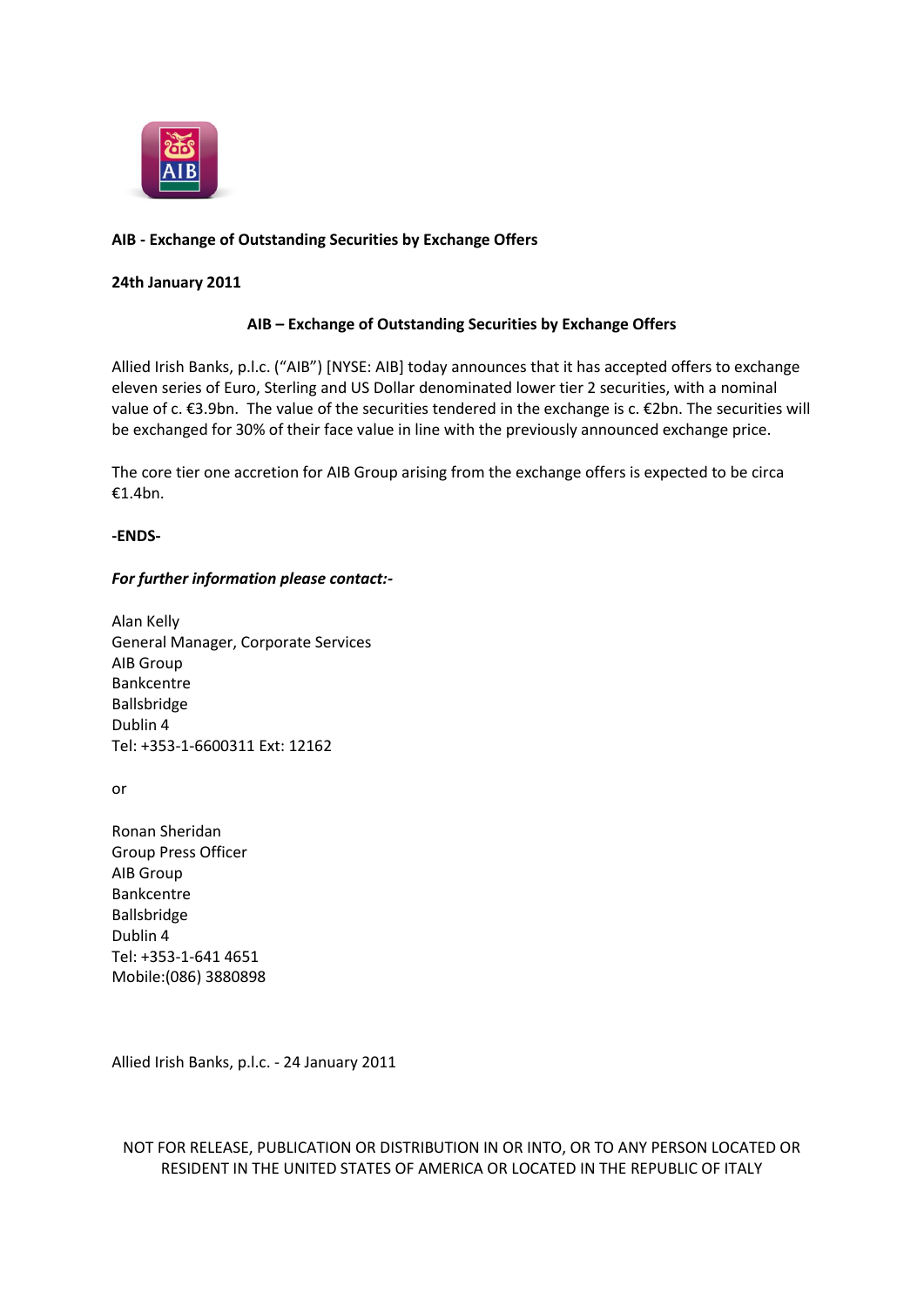## **ALLIED IRISH BANKS, P.L.C. ANNOUNCES THE RESULTS OF ITS OFFERS TO PURCHASE FOR CASH**

any and all of its outstanding

£350,000,000 Subordinated Callable Fixed/Floating Rate Notes due 2030 (ISIN: XS0180778507)

(the "**2030 Sterling Notes**")

U.S.\$400,000,000 Dated Callable Step-Up Subordinated Notes due 2015 (ISIN: XS0197993875)

(the "**2015 Dollar Notes**")

€400,000,000 Subordinated Callable Step-Up Floating Rate Notes due 2015 (ISIN: XS0208845924)

(the "**2015 Euro Notes**")

£500,000,000 Subordinated Callable Fixed/Floating Rate Notes due 2025 (ISIN: XS0214107053)

(the "**2025 Sterling Notes**")

€500,000,000 Callable Subordinated Step-Up Floating Rate Notes due 2017 (ISIN: XS0232498393)

(the "**2017 Euro Floating Rate Notes**")

£700,000,000 Callable Dated Subordinated Fixed to Floating Rate Notes due July 2023 (ISIN: XS0368068937)

(the "**2023 Sterling Notes**")

£368,253,000 12.5 per cent. Subordinated Notes due 25 June 2019 (ISIN: XS0435957682)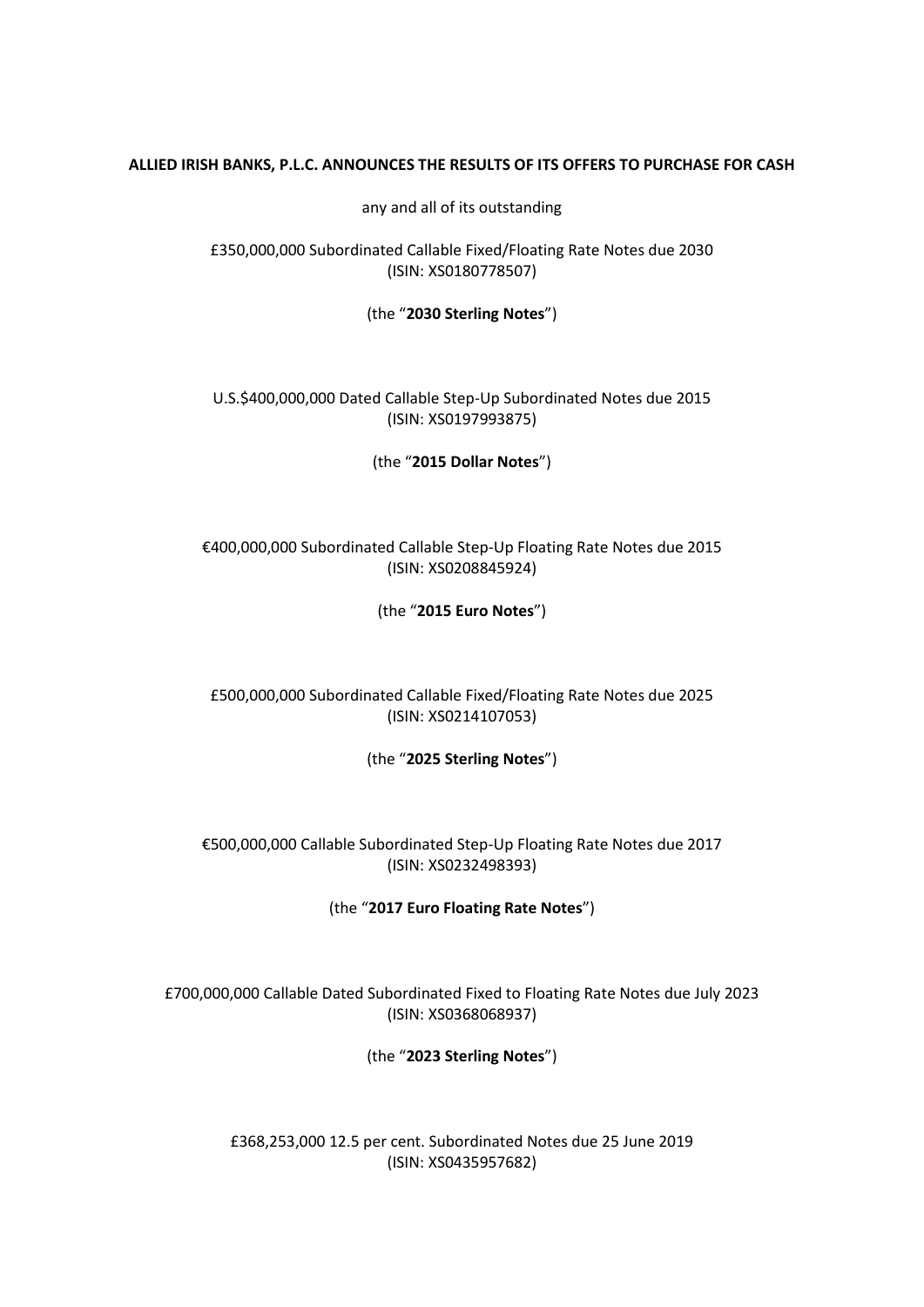## (the "**2019 Sterling Notes**")

# €868,518,000 12.5 per cent. Subordinated Notes due 25 June 2019 (ISIN: XS0435953186)

## (the "**2019 Euro Notes**")

# €419,070,000 10.75 per cent. Subordinated Notes due 2017 (ISIN: XS0498532117)

(the "**2017 Euro Notes**")

# U.S.\$177,096,000 10.75 per cent. Subordinated Notes due 2017 (ISIN: XS0498530178)

(the "**2017 Dollar Notes**")

£1,096,645,000 11.50 per cent. Subordinated Notes due 2022 (ISIN: XS0498531069) (the "**2022 Sterling Notes**" and, together with the 2030 Sterling Notes, the 2015 Dollar Notes, the 2015 Euro Notes, the 2025 Sterling Notes, the 2017 Euro Floating Rate Notes, the 2023 Sterling Notes, the 2019 Sterling Notes, the 2019 Euro Notes, the 2017 Euro Notes and the 2017 Dollar Notes, the "**Notes**" and each a "**Series**" and the holders of such being the "**Holders**")

On 13 January 2011, Allied Irish Banks, p.l.c. (the "**Bank**") announced that it was inviting all holders of the Notes (subject to the restrictions set out in the Tender Offer Memorandum (as defined below)) to tender any and all of their Notes for purchase by the Bank for cash (the "**Offer**") on the terms and subject to the conditions set out in the Tender Offer Memorandum dated 13 January 2011 (the "**Tender Offer Memorandum**").

This announcement is made in accordance with the Tender Offer Memorandum.

The Bank hereby announces the results of the Offer as follows:

| <b>Description of the Notes</b>                                                                    |                            | Common code/ISIN Outstanding nominal Aggregate nominal<br>amount prior to<br>settlement of the<br><b>Offer</b> | amount of Notes<br>accepted for<br>purchase |
|----------------------------------------------------------------------------------------------------|----------------------------|----------------------------------------------------------------------------------------------------------------|---------------------------------------------|
| £350,000,000 Subordinated<br>Callable Fixed/Floating Rate<br>Notes due 2030                        | 018077850/<br>XS0180778507 | £26,689,000                                                                                                    | £26,544,000                                 |
| U.S.\$400,000,000 Dated Callable 019799387/<br>Step-Up Subordinated Notes due XS0197993875<br>2015 |                            | U.S.\$178,626,000                                                                                              | U.S.\$139,310,000                           |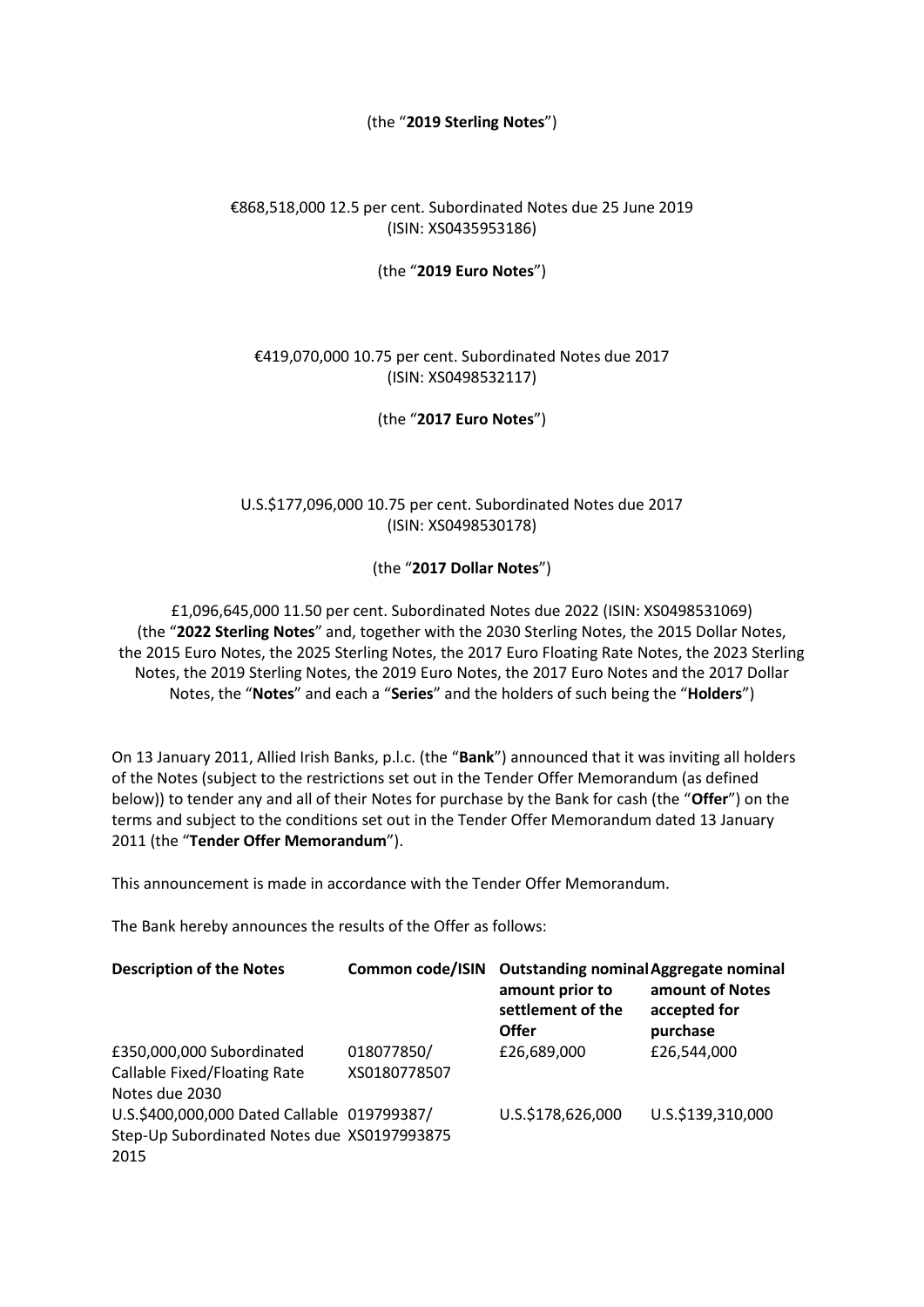| <b>Description of the Notes</b>                  | Common code/ISIN | <b>Outstanding nominal Aggregate nominal</b><br>amount prior to<br>settlement of the<br>Offer | amount of Notes<br>accepted for<br>purchase |
|--------------------------------------------------|------------------|-----------------------------------------------------------------------------------------------|---------------------------------------------|
| €400,000,000 Subordinated                        | 020884592/       | €187,829,000                                                                                  | €139,295,000                                |
| Callable Step-Up Floating Rate<br>Notes due 2015 | XS0208845924     |                                                                                               |                                             |
| £500,000,000 Subordinated                        | 021410705/       | £18,987,000                                                                                   | £17,726,000                                 |
| Callable Fixed/Floating Rate<br>Notes due 2025   | XS0214107053     |                                                                                               |                                             |
| €500,000,000 Callable                            | 023249839/       | €167,528,000                                                                                  | €92,313,000                                 |
| Subordinated Step-Up Floating                    | XS0232498393     |                                                                                               |                                             |
| Rate Notes due 2017                              |                  |                                                                                               |                                             |
| £700,000,000 Callable Dated                      | 036806893/       | £151,411,000                                                                                  | £116,054,000                                |
| Subordinated Fixed to Floating                   | XS0368068937     |                                                                                               |                                             |
| Rate Notes due July 2023                         |                  |                                                                                               |                                             |
| £368,253,000 12.5 per cent.                      | 043595768/       | £368,253,000                                                                                  | £152,290,000                                |
| Subordinated Notes due 25 June<br>2019           | XS0435957682     |                                                                                               |                                             |
| €868,518,000 12.5 per cent.                      | 043595318/       | €868,518,000                                                                                  | €218,227,000                                |
| Subordinated Notes due 25 June                   | XS0435953186     |                                                                                               |                                             |
| 2019                                             |                  |                                                                                               |                                             |
| €419,070,000 10.75 per cent.                     | 049853211/       | €419,070,000                                                                                  | €201,150,000                                |
| Subordinated Notes due 2017                      | XS0498532117     |                                                                                               |                                             |
| U.S.\$177,096,000 10.75 per cent. 049853017/     |                  | U.S.\$177,096,000                                                                             | U.S.\$68,991,000                            |
| Subordinated Notes due 2017                      | XS0498530178     |                                                                                               |                                             |
| £1,096,645,000 11.50 per cent.                   | 049853106/       | £1,096,645,000                                                                                | £701,301,000                                |
| Subordinated Notes due 2022                      | XS0498531069     |                                                                                               |                                             |

The Bank hereby announces that it has accepted for purchase all Notes validly tendered pursuant to the Offer. The applicable Purchase Price, together with Accrued Interest, will be paid to Holders whose Notes have been accepted for purchase by the Bank. Settlement of the Offer is expected to occur on 27 January 2011.

Capitalised terms used and not otherwise defined in this announcement have the meaning given in the Tender Offer Memorandum.

## **GENERAL**

Holders are advised to read carefully the Tender Offer Memorandum for full details of, and information on, the Tender Offer. Requests for information in relation to the Offer should be directed to the Dealer Managers:

> **THE DEALER MANAGERS J.P. Morgan Securities Ltd.** 125 London Wall London EC2Y 5AJ